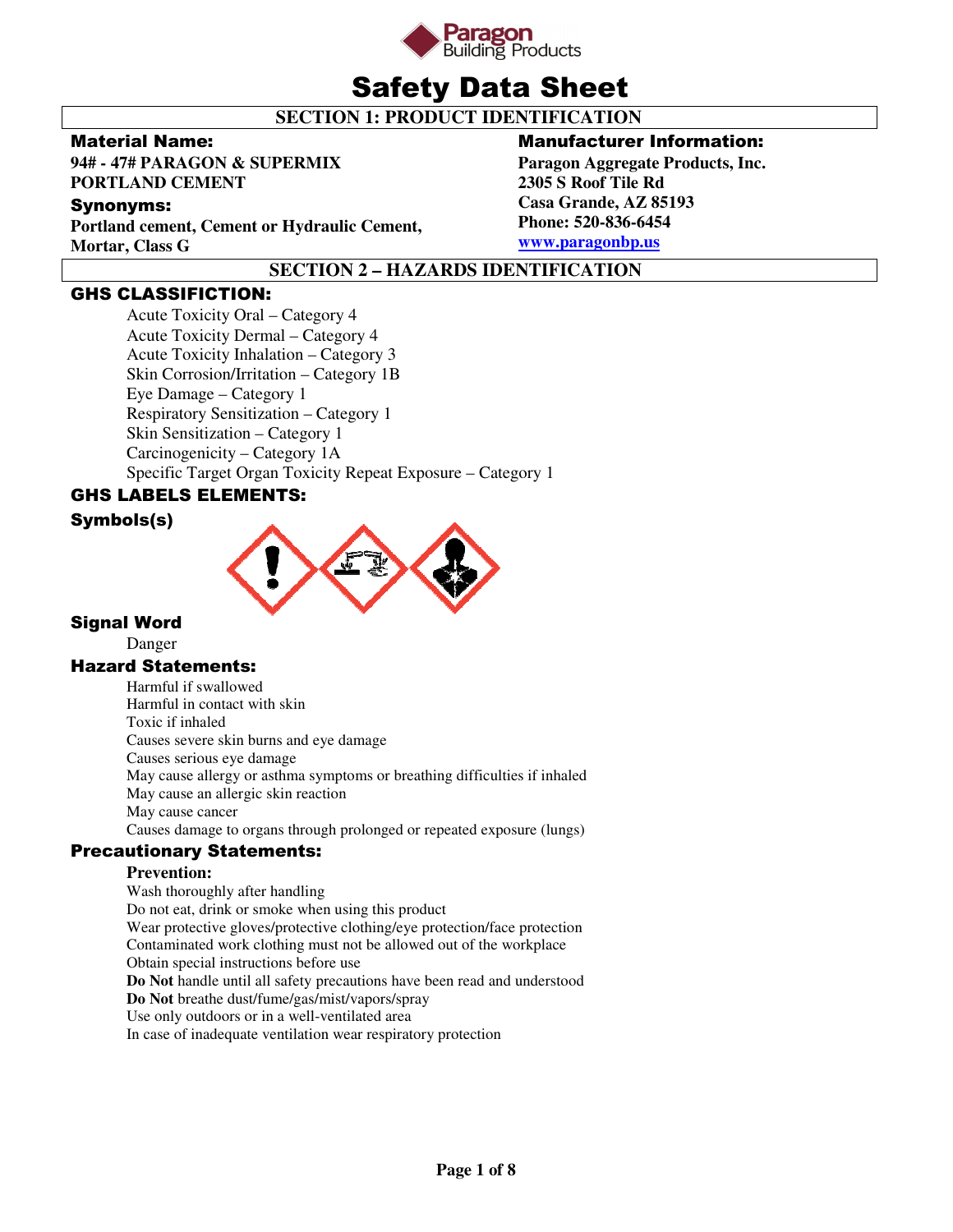

## **SECTION 2 – HAZARDS IDENTIFICATION (CONT.)**

### Precautionary Statements:

#### **Response:**

**If swallowed:** Rinse mouth, **DO NOT** induce vomiting. Immediately call a poison center/doctor.

**If on skin (or hair:** Take off immediately all contaminated clothing. Rinse skin with water/shower. Immediately call a poison center or doctor/physician. Wash contaminated clothing before reuse.

**If inhaled:** Remove victim to fresh air and keep at rest in a position comfortable for breathing. If experiencing respiratory symptoms, call a poison center or doctor/physician.

**If in eye:** Rinse cautiously with water for several minutes. Remove contact lenses, if present and easy to do, continue rinsing, immediately call a poison center/doctor.

#### **Storage:**

 Store in a well-ventilated place Store in an appropriate container or containment structure

#### **Disposal:**

Dispose of contents/container in accordance with local/regional/international regulations

### **SECTION 3 – COMPOSITION / INFORMATION ON INGREDIENTS**

#### **Chemical Name and Synonyms:**

| Component                  | $CAS \#$   | Percent   |
|----------------------------|------------|-----------|
| Cement, Portland Chemicals | 65997-15-1 | 78-95     |
| Limestone                  | 1317-65-3  | $0 - 15$  |
| Gypsum(Ca(So4)2H2O)        | 13397-24-5 |           |
| Ouartz                     | 14808-60-7 | $0 - 0.3$ |

## Component Information/Information on Non-Hazardous Components General Product Information:

**Trace Elements:** Portland cement is made from materials mined from earth and is processed using energy provided by fuels. Trace amounts of naturally occurring, potentially harmful chemical might be detected during chemicals analysis. For example, Portland cement may contain up to 1.50% insoluble residue, some of which may be free crystalline silica. Other trace constituents may include calcium oxide, free magnesium oxide, potassium and sodium sulfate compounds, and trace metal compounds.

## **SECTION 4 – FIRST AID MEASURES**

#### First Aid Eyes:

Immediately flush eye thoroughly with water. Continue flushing eye for a least 15 minutes, including under lids, to remove all particles. Call a physician immediately.

## First Aid Skin:

Wash skin with cool water and pH-neutral soap or mild detergent. Seek medical treatment if irritation or inflammation develops or persist. Seek medical treatment in the event of burns.

#### First Aid Inhalation:

Remove person to fresh air. If breathing is difficult, administer oxygen. If not breathing, give artificial respiration. Seek medical help if coughing and other symptoms do subside. Inhalation of large amounts of Portland cement requires immediate medical attention.

#### First Aid Ingestion:

Do not induce vomiting. If conscious, have the victim drink plenty of water and call physician.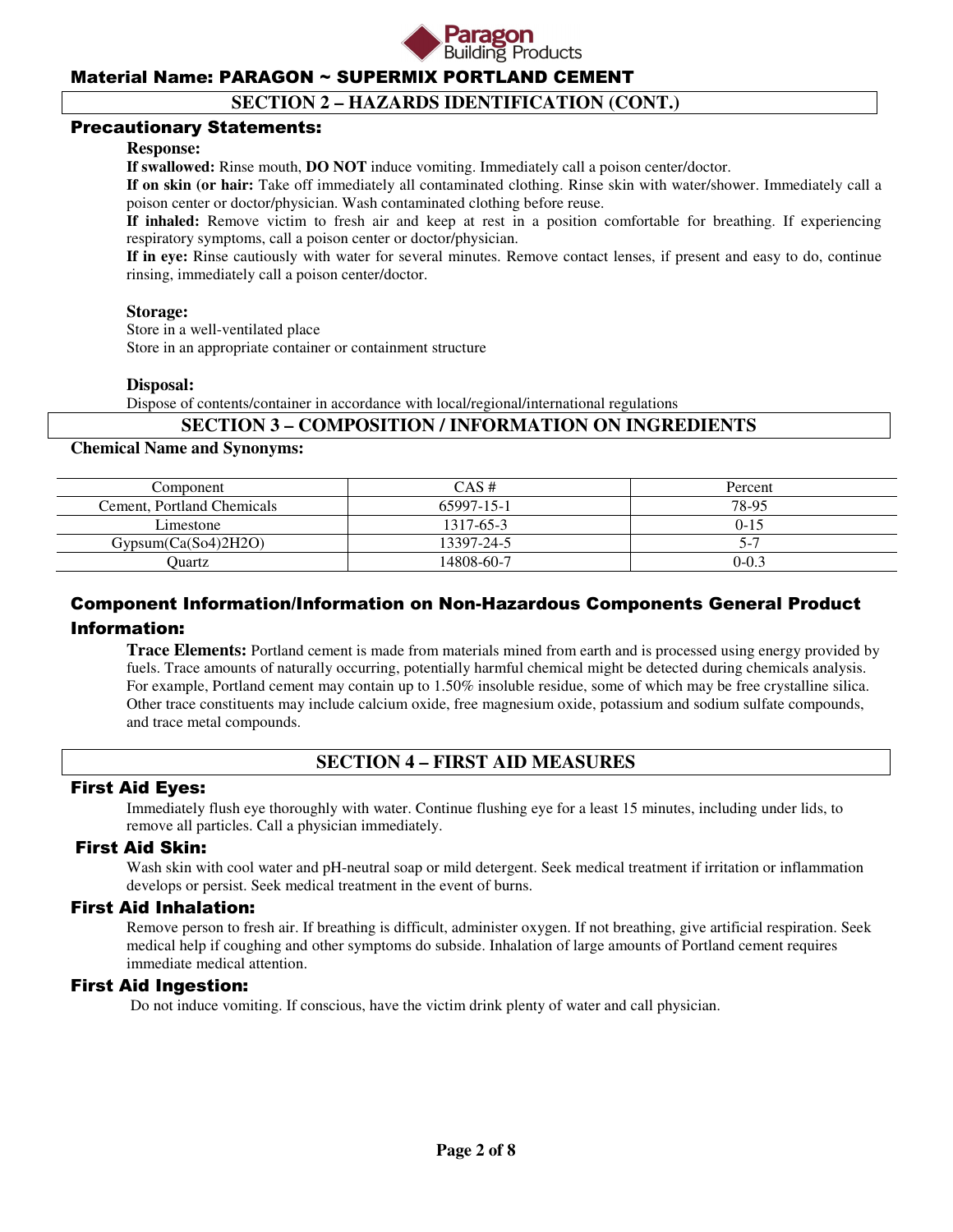

## **SECTION 5 – FIRE FIGHTING MEASURES**

### General Fire Hazards:

See Section 9 for Flammability Properties Non combustible

## Hazardous Combustion Products:

**NONE** 

### Extinguishing Media:

Use appropriate extinguishing media for surrounding fire

### Unsuitable Extinguishing Media:

**NONE** 

### Fire Fighting Equipment/Instructions:

Firefighters should wear full protective gear

## **SECTION 6 – ACCIDENTAL RELEASE MEASURES**

#### Recovery and Neutralization:

Stop the flow of material, if this is without risk

### Personal Precautions, Protective Equipment and Emergency Procedures:

Use personal protection recommended in Section 8. Isolate the hazard area and deny entry to unnecessary and unprotected personal.

#### Emergency Measures:

Isolate area, keep unnecessary personal away

#### Environmental Precautions:

Do not attempt to wash Portland cement down sewers or storm drains

#### Methods for Containment and Clean-up:

Collect dry material using a scoop. Avoid actions that cause dust to become airborne. Avoid inhalation of dust and contact with skin. Scrape up wet material and place on an appropriate container. Allow the material to dry before disposal.

#### Prevention of Secondary Hazards:

**NONE** 

## **SECTION 7 – HANDLING AND STORAGE**

#### Handling Procedures:

Avoid prolonged or repeated breathing of dust. Avoid contact with eyes and skin. Promptly remove dusty clothing or clothing which is wet with cement fluids and launder before reuse. Wash thoroughly after exposure to dust or wet Portland cement.

#### Storage Procedures:

Store product in a cool, dry, ventilated area. Protect against physical damage and moisture. Keep cement dry until used. Normal temperature and pressures do not affect the material.

#### Incompatibilities:

Wet Portland cement is alkaline, as such it is incompatible with acids, ammonium salts and metal.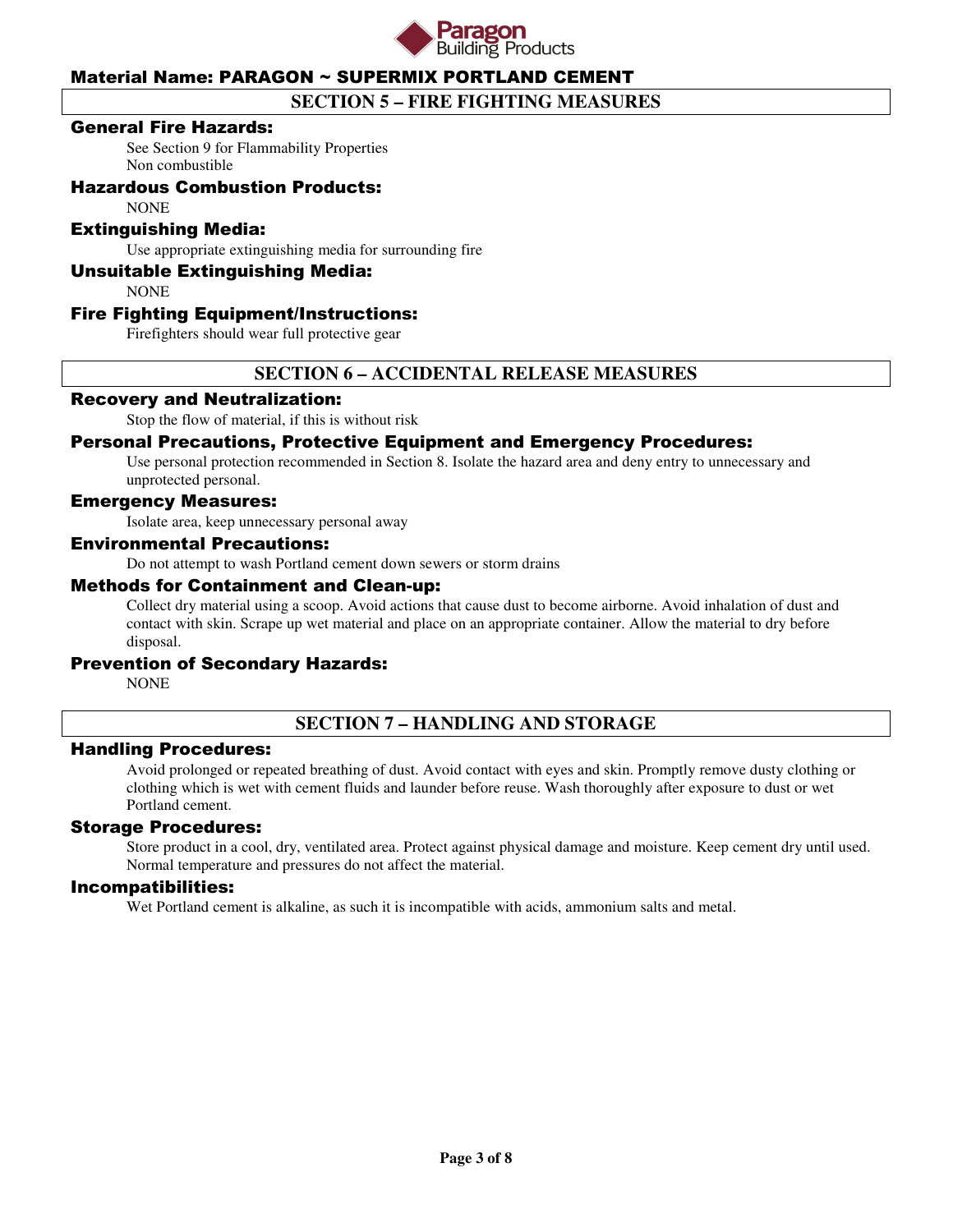

## **SECTION 8 – EXPOSURE CONTROL / PERSONAL PROTECTION**

### Component Exposure Limits:

#### **Cement, Portland, chemicals (65997-15-1)**

 ACGIH: 1m/m3 TWA (particulate matter containing no asbestos and<1% crystalline silica, respirable fraction) OSHA: 15 mg/m3 TWA (total dust); 5 mg/m3 TWA (respirable fraction)

NIOSH: 10 mg/m3 TWA (total dust); 5 mg/m3 TWA (respirable dust)

#### **Limestone (1317-65-3)**

 OSHA: 15 mg/m3 TWA (total dust); 5 mg/m3 TWA (respirable fraction) NIOSH: 10 mg/m3 TWA (total dust); 5 mg/m3 TWA (respirable dust)

### **Gypsum (Ca(SO4).2H2O) (13397-24-5)**

 ACGIH: 10 mg/m3 TWA (inhalable fraction, listed under Calcium Sulfate) OSHA: 15 mg/m3 TWA (total dust); 5mg/m3 TWA (respirable fraction) NIOSH: 10 mg/m3 TWA (total dust); 5 mg/m3 TWA (respirable dust)

#### **Quartz: (14808-60-7)**

 ACGIH: 0.25 mg/m3 TWA (respirable fraction) NIOSH: 0.05 mg/m3 TWA (respirable dust)

#### Engineering Measures:

Periodically wash areas contacted by dry Portland cement or by wet cement fluids with a Ph neutral soap. Wash again at the end of work. If irritation occurs immediately wash affected areas and seek treatment. If clothing becomes saturated with wet cement, it should be removed and replaced with clean clothing.

## Personal Protective Equipment:

#### **Respiratory:**

Use local or general ventilation to control exposures below applicable exposure limits, NIOSH or MSHA approved particulate filter respirators should be used in the context of respiratory protection program meeting the requirements of the OSHA respiratory protection standard [29 CFR 1910.134] to control exposures when ventilation or other controls are inadequate or discomfort or irritation is experienced. Respirator and/or filter cartridge selection should be based on American National Standards Institute (ANSI) Standards Z88.2 Practices for Respiratory Protection.

#### **Hands:**

Where prolonged exposure to unhardened concrete products might occur, wear impervious gloves to eliminate skin contact. Do not rely on barrier creams; barrier creams should not be used in place of gloves. Periodically wash areas contacted by wet cement or its dry ingredients with pH neutral soap and water. Wash again at the end of the work. If irritation occurs, immediately wash the affected area and seek treatment.

#### **Eyes:**

Where potentially subject to splashes or puffs of cement, wear safety glasses with side shields or goggles. In extremely dusty environments and unpredictable environments wear unvented or indirectly vented goggles to avoid eye irritation or injury. Contact lenses should not be worn when working with Portland cement or fresh products.

#### **Skin and Body:**

Protection is essential to avoiding potentially severe skin injury. Avoid contact with unhardened Portland cement. If contact occurs, promptly wash affected area with soap and water. Where prolonged exposure to unhardened Portland cement products might occur, wear impervious clothing and gloves to eliminate skin contact. Wear sturdy boots that are impervious to water, to eliminate foot and ankle exposure.

## **SECTION 9 – PHYSICAL AND CHEMICAL PROPERTIES**

**Appearance:** Gray Powder **Physical State:** Solid **Vapor Pressure:** Not Applicable **Boiling Point:** Not Applicable **Solubility (H2O):** Slightly Soluble **Evaporation Rate:** Not Applicable **Octanol/H2O Coeff:** Not Applicable **Flash Point Method:** None **Lower Flammability Limit (LFL):** None **Auto Ignition:** Not Applicable

**Odor:** None **pH** (in water): 12-13 **Vapor Density:** Not applicable **Melting Point:** Not Applicable **Specific Gravity:** 3.15<br> **VOC:** Not 1 **Flash Point:** None **Upper Flammability Limit (UFL):** None **Burning Rate:** None

**Not Determined**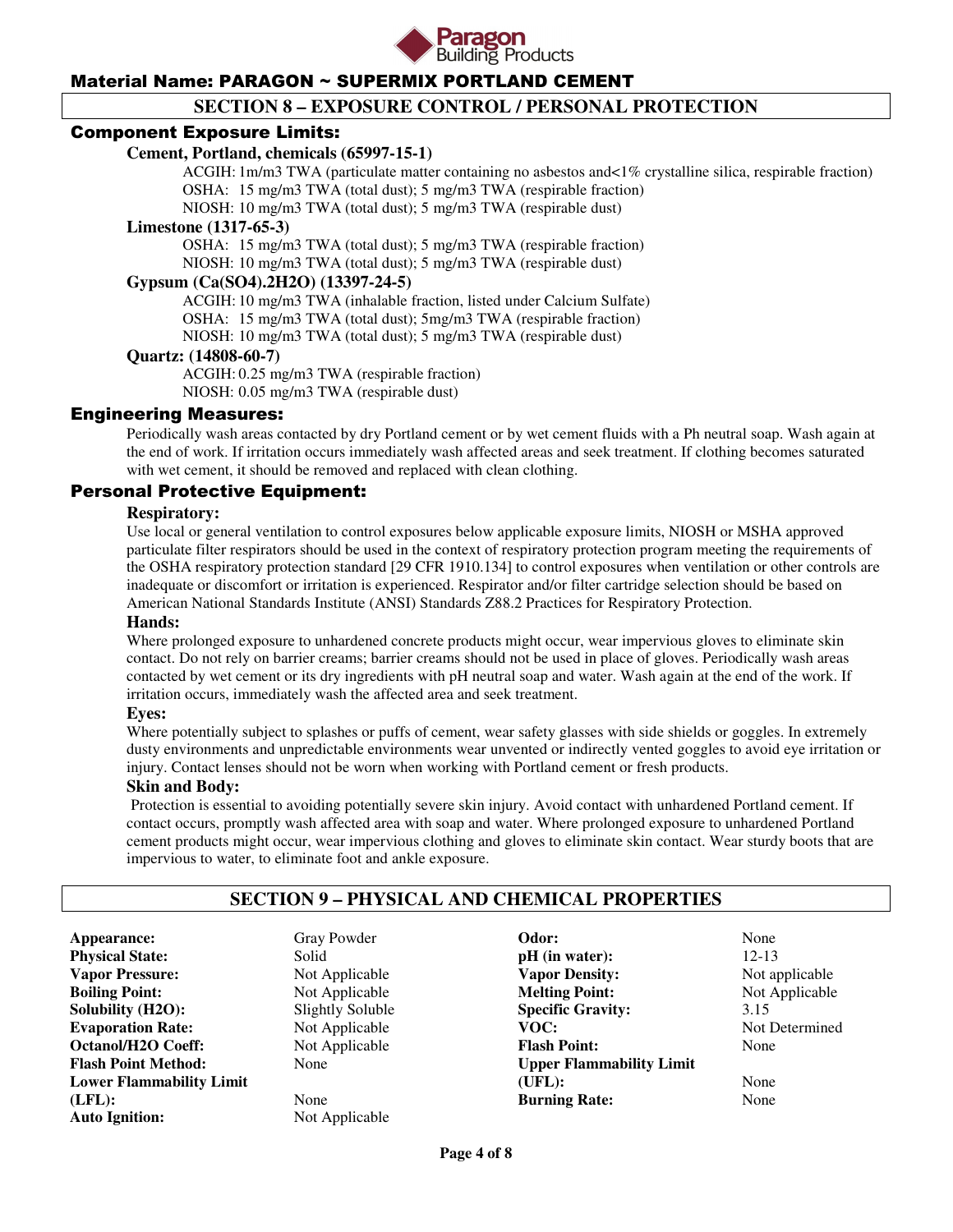

## **SECTION 10 – CHEMICAL STABILITY AND REACTIVITY INFORMATION**

#### **Chemical Stability:**

This is a stable material

#### **Hazardous Reaction Potential:**

Will not occur

### **Conditions to Avoid:**

Unintentional contact with water

#### **Incompatibility Products:**

Wet Portland cement is alkaline, As such it is incompatible with acids, ammonium salts and phosphorous **Hazardous decomposition:** Will not spontaneously occur. Adding water produces (caustic) calcium hydroxide

## **SECTION 11– TOXICOLOGICAL INFORMATION**

### Acute Toxicity: **Component Analysis – LD50/LC50**

**Quartz (14808-60-7)**  Oral LD50 Rat 500 mg/kg

## Potential Health Effects:

### **Skin Corrosion Property/Stimulativeness**

 Discomfort or pain cannot be relied upon to alert a person to a hazardous skin exposure. Consequently, the only effective means of avoiding skin injury or illness involves minimizing skin contact, particularly contact with wet cement. Exposed persons may not feel discomfort until hours after the exposure has ended and significant injury has occurred. Exposure during the handling or mixing of the dry ingredients in Portland cement may cause drying of the skin with consequent mild irritation or more significant effects attributable to aggravation of other conditions. Exposure to wet cement may cause more skin effects including thickening, cracking or fissuring of the skin. Prolonged exposure can cause severe damage in the form of (caustic) chemical burn.

#### **Eye Critical Damage/Stimulativeness**

 Exposure to airborne dust during the handling or mixing of the dry ingredients in Portland cement may cause immediate or delayed irritation or inflammation. Eye contact by splashes of wet cement may cause effects ranging from moderate eye irritation to chemical burns and blindness. Such exposures require immediate first aid (see Section 4) and medical attention to prevent significant damage to the eye.

#### **Ingestion**

 Although inadvertent ingestion of small quantities of wet cement or its dry ingredients are not known to be harmful, accidental ingestion of larger quantities can be harmful and requires immediate medical attention.

## **Inhalation**

 Exposure to Concrete mix in excess of the applicable TLV or PEL (see section 2) may cause or aggravate other lung conditions. The ingredients in Concrete mix may contain trace amounts of crystalline silica. Exposure to these ingredients in excess of the applicable TLV or PEL (see Section 2) may cause or aggravate other lung conditions. Exposure to Concrete mix may cause irritation to the moist mucous membranes of the nose, throat, and upper respiratory system. It may also leave unpleasant deposits in the nose.

#### **Respiratory Organs Sensitization/Skin Sensitization:**

 May cause allergy or asthma symptoms or breathing difficulties if inhaled, some individuals may exhibit an allergic response upon exposure to wet concrete. The response may appear in a variety of forms ranging from a mild rash to severe skin ulcers. Persons already sensitized mat react to their first contact with the product. Other persons may first experience this effect after years of contact with Portland cement products.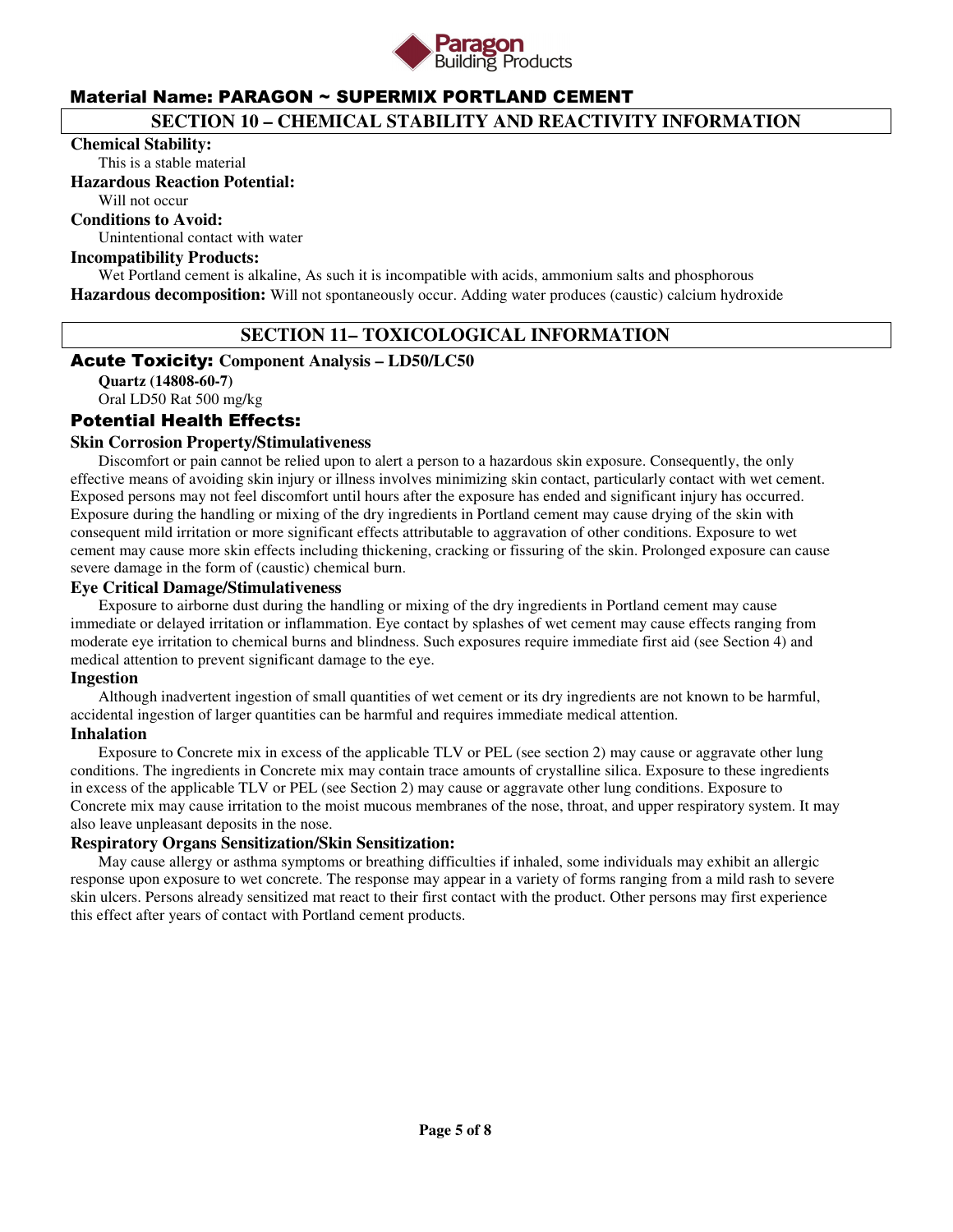

## **SECTION 11– TOXICOLOGICAL INFORMATION CONT.**

### Generative Cell Mutagenicity

This product is not reported to have any mutagenic effects

#### **Carcinogenicity**

#### **A: General Product Information**

May cause cancer: Prolonged and repeated exposure to airborne free respirable crystalline silica can result in lung disease and/or lung cancer! IARC states that crystalline silica in the form of quartz or cristobalite from occupational sources is carcinogenic to humans (Group 1).

#### **B: Component Carcinogenicity**

| ACGIH:              | A4 – Not Classified as a Human Carcinogen                                               |
|---------------------|-----------------------------------------------------------------------------------------|
| Quartz (14808-60-7) |                                                                                         |
| ACGIH:              | A2 – Suspected Human Carcinogen                                                         |
| NIOSH:              | potential occupational carcinogen                                                       |
| NTP:                | Known Human Carcinogen (respirable size) (Select Carcinogen)                            |
| IARC:               | Monograph 100C [2012] (listed under Crystalline silica inhaled in the form of quartz or |
|                     | cristobalite from occupational sources); Monograph 68 [1997] (Group 1 (carcinogenic to  |
|                     | humans)                                                                                 |
|                     |                                                                                         |

#### **Reproductive Toxicity**

This product is not reported to have any reproductive toxicity effects

## Specified Target Organ General Toxicity:

#### **Single Exposure**

This product is not reported to have any single exposure specific target organ toxicity effects

#### **Specified Target Organ General**

Causes damage to organs through prolonged or repeated exposure (lungs)

#### **Aspiration Respiratory Organs Hazard**

This product is not reported to have any aspiration hazards

## **SECTION 12 – ECOLOGICAL INFORMATION**

#### **Ecotoxicity**

#### **A: General Product Information**

This product is not reported to have any ecotoxicity effects

#### **B: Component Analysis – Ecotoxicity – Aquatic Toxicity**

No ecotoxicity data are available for this product's components

#### **Persistence/Degradability**

No information available for the product

#### **Bioaccumulation**

No information available for the product

#### **Mobility in Soil**

No information available for the product

## **SECTION 13 – DISPOSAL CONSIDERATIONS**

#### Waste Disposal Instructions

See Section 7 for Handling Procedures. See Section 8 for Personal Protective Equipment recommendations

## Disposal of Contaminated Containers or Packaging

Dispose information available for the product

#### **SECTION 14 – TRANSPORTATION INFORMATION**

## DOT Information

#### **Hazardous materials description proper shipping name:**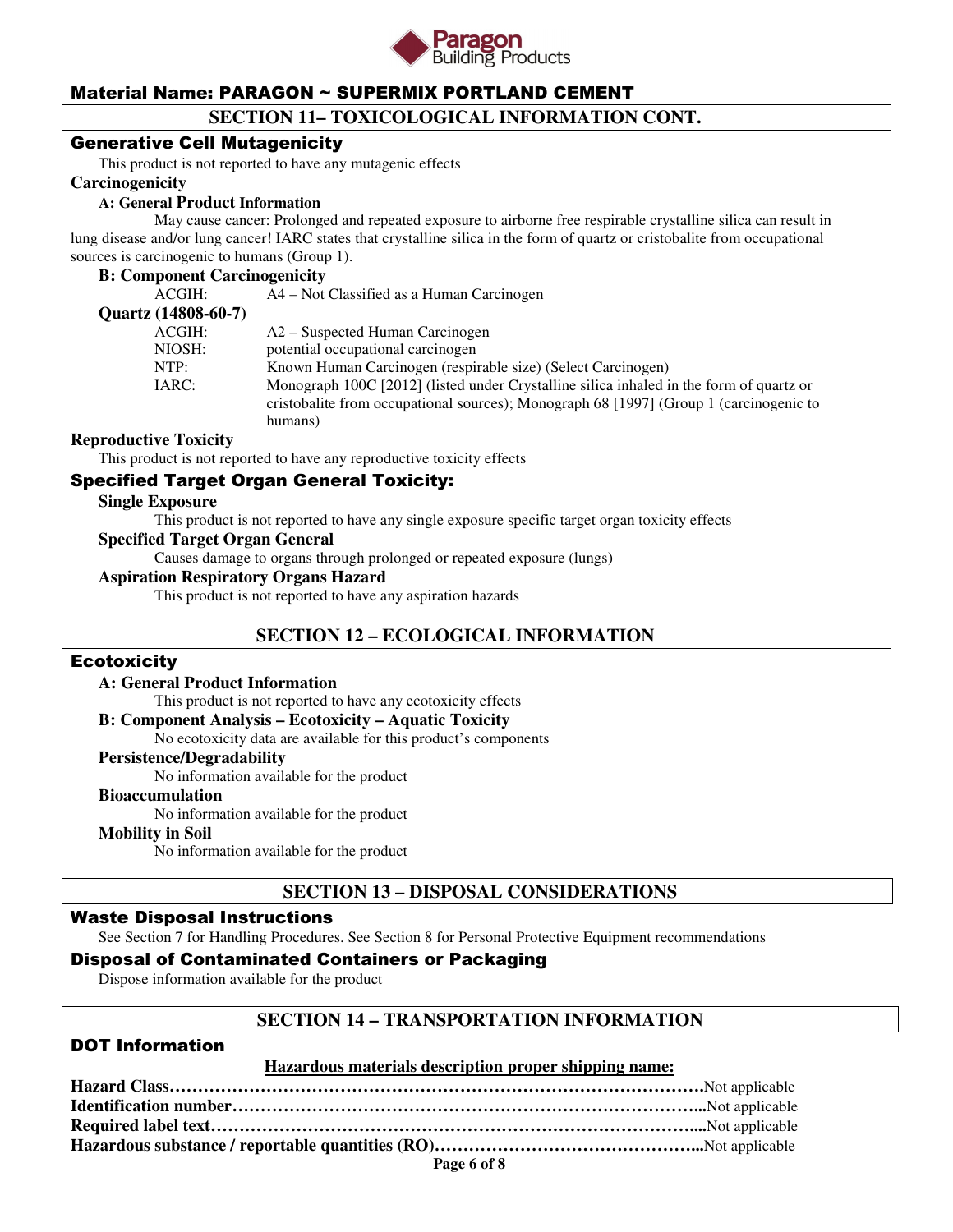

## **SECTION 15 – REGULATORY INFORMATION**

#### Regulatory Information

**US Federal Regulations** 

#### **Component Analysis**

None of this products components are listed under SARA Section 302 (40 CFR 355 Appendix A). SARS Section 313 (40 CFR 372.65), or CERCLA (40 CFR 302.4)

#### **State Regulations**

#### **Component Analysis – State**

The following components appear on one or more of the following state hazardous substances lists;

| Components                  | <b>CAS</b> | CА             | MA             | MN  | N.  | PА  | <b>R</b>       |
|-----------------------------|------------|----------------|----------------|-----|-----|-----|----------------|
| Cement, Portland, Chemicals | 65997-15-1 | N <sub>0</sub> | <b>Yes</b>     | Yes | Yes | Yes | N <sub>0</sub> |
| Limestone                   | 1317-65-3  | N <sub>0</sub> | <b>Yes</b>     | Yes | Yes | Yes | No             |
| Gypsum $(Ca(SO4).2H2O)$     | 13397-24-5 | N <sub>o</sub> | N <sub>o</sub> | Yes | Yes | Yes | No             |
| Ouartz                      | 1408-60-7  | No             | <b>Yes</b>     | Yes | Yes | Yes | N <sub>0</sub> |

The following statement(s) are provided under the California Safe Drinking Water and Toxic Enforcement Act of 1986 (Proposition 65):

WARNING! This product contains chemicals known to the state of California to cause cancer, birth defects, or other reproductive harm.

### **Component Analysis – WHMIS IDL**

 No components are listed in the WHMIS IDL **Additional Regulatory Information** 

#### **Component Analysis – Inventory**

| Component                   | CAS#       | <b>TSCA</b> | CAN         | EEC           |
|-----------------------------|------------|-------------|-------------|---------------|
| Cement, Portland, Chemicals | 65997-15-1 | <b>Yes</b>  | DSL         | <b>EINECS</b> |
| Limestone                   | 1317-65-3  | <b>Yes</b>  | <b>NDSL</b> | <b>EINECS</b> |
| Gypsum $(Ca(SO4), 2H2O)$    | 13397-24-5 | No          | DSL         | No            |
| Ouartz                      | 14808-60-7 | <b>Yes</b>  | DSL         | <b>EINECS</b> |